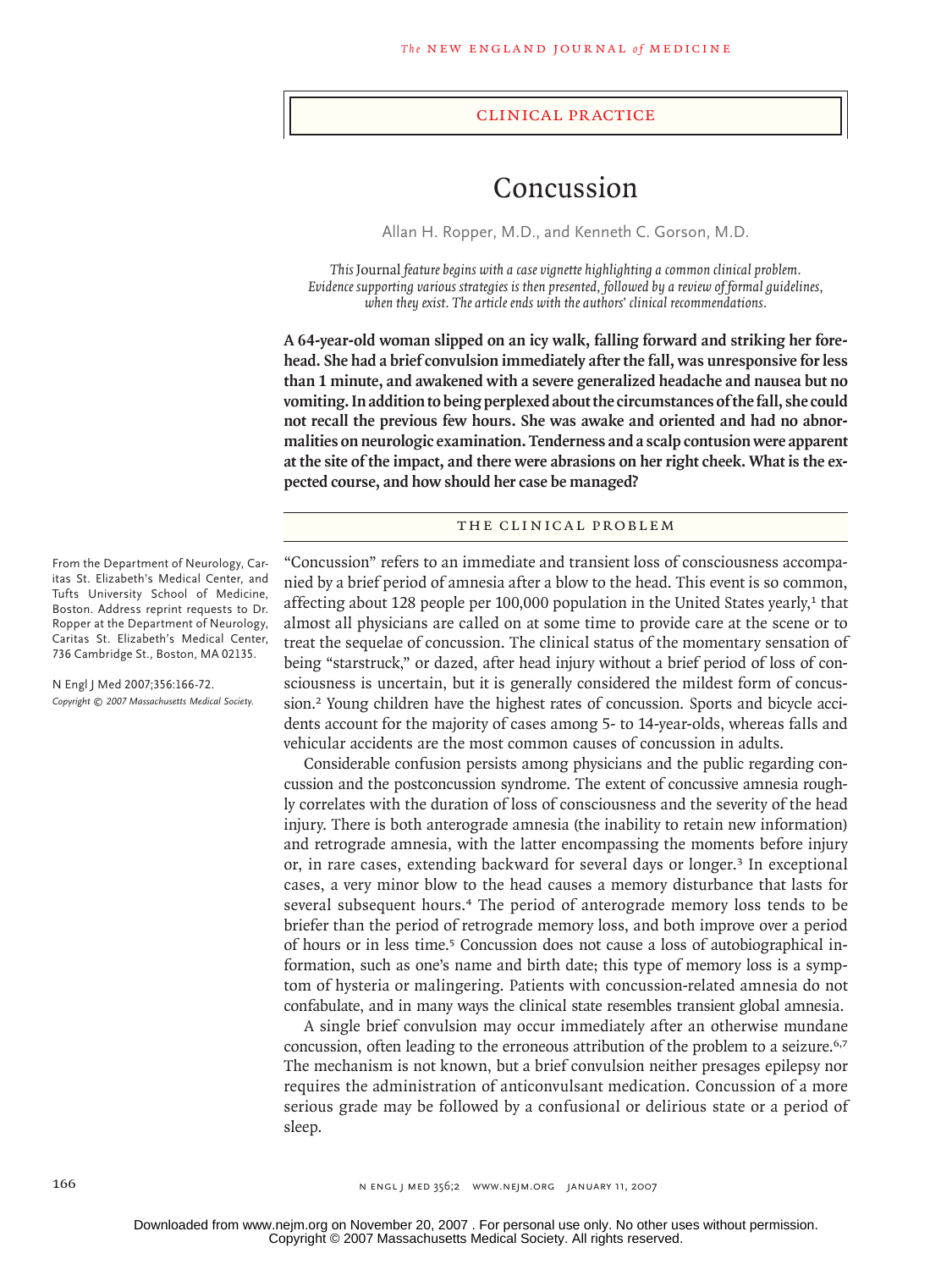The brief loss of consciousness that characterizes concussion appears to be the result of rotational forces exerted at the junction of the upper midbrain and thalamus that cause transient disruption of the functioning of the reticular neurons that maintain alertness (Fig. 1). Other mechanisms, such as seizure or abrupt elevation of intracranial pressure, have been suggested but with limited supporting evidence. The cause of the accompanying amnesia, however, is not known.

# STR ATEGIES AND EVIDENCE

# **Evaluation of the Patient with Concussion**

Those attending to the patient at the scene of the injury should keep the airway clear and be attentive to a possible accompanying neck injury. If the patient has any neck pain, cervical immobilization is required. It is prudent to insist that a patient with concussion be taken to an emergency department for evaluation, although many patients object.

#### *Criteria for Cranial Imaging*

The primary concern is that the force of the impact may have caused a subdural, epidural, or parenchymal brain hematoma, although less than 10% of patients have intracranial bleeding after a concussion, and less than 2% require neurosurgery.8 Cranial computed tomography (CT) without contrast enhancement is adequate to detect important intracranial bleeding; magnetic resonance imaging is not necessary for this purpose.

Neurologic signs such as hemiparesis or poor arousal certainly necessitate CT, but predicting which person is likely to have abnormalities on imaging, and at the same time avoiding unnecessary scans, has proved difficult. Evidence that the injury was minor, including a normal neurologic examination, does not ensure the absence of an intracranial lesion. For example, 209 of 1538 patients with normal neurologic examinations in one series were found to have abnormalities on CT, with 58 requiring neurosurgery.9 On the basis of such findings, some groups have advocated scanning all patients with concussion, an approach that would lead to a predominance of negative scans that did not need to be obtained. In the past, the presence of a skull fracture was considered a marker of intracranial injury,<sup>10</sup> but it has since been recognized that a simple fracture actually dissipates much of the energy of an impact and is not a strong indicator of intracranial bleed-



### **Figure 1. Mechanism of Concussion.**

**COLOR FIGURE** back of the head is struck with a blunt object and no motion is transferred *Draft:* **04** *Date:* **11/22/06** the electrophysiological and subcellular activities of the neurons of the reticgion, where the maximal rotational forces are exerted. Alternative mecha-*Figure #:* **01** seizures or a sudden increase in intracranial pressure, have also been pro-*DE:* posed, but with limited supporting evidence. Biomechanical investigations dating back to the beginning of the 20th century suggest that concussion results from a rotational motion of the cerebral hemispheres in the anterior–posterior plane, around the fulcrum of the fixedin-place upper brain stem. If the neck is restrained, concussion is difficult to produce. Concussions as portrayed in movies and cartoons, in which the to the brain, are implausible. The modern view is that there is disruption of ular activating system that are situated in the midbrain and diencephalic renisms for concussive loss of consciousness, such as self-limited cortical

ing. Certain fractures, such as those that are depressed or involve the base of the skull, have some predictive value, as discussed below.11,12

To refine the criteria for CT scanning, several clinical decision rules have been developed. Two of these rules — the New Orleans Criteria13 and the Canadian CT Head Rule14 — have been validated prospectively. Each contains seven criteria, although the only ones they have in common are older age and vomiting (albeit defined slightly

Copyright © 2007 Massachusetts Medical Society. All rights reserved. Downloaded from www.nejm.org on November 20, 2007 . For personal use only. No other uses without permission.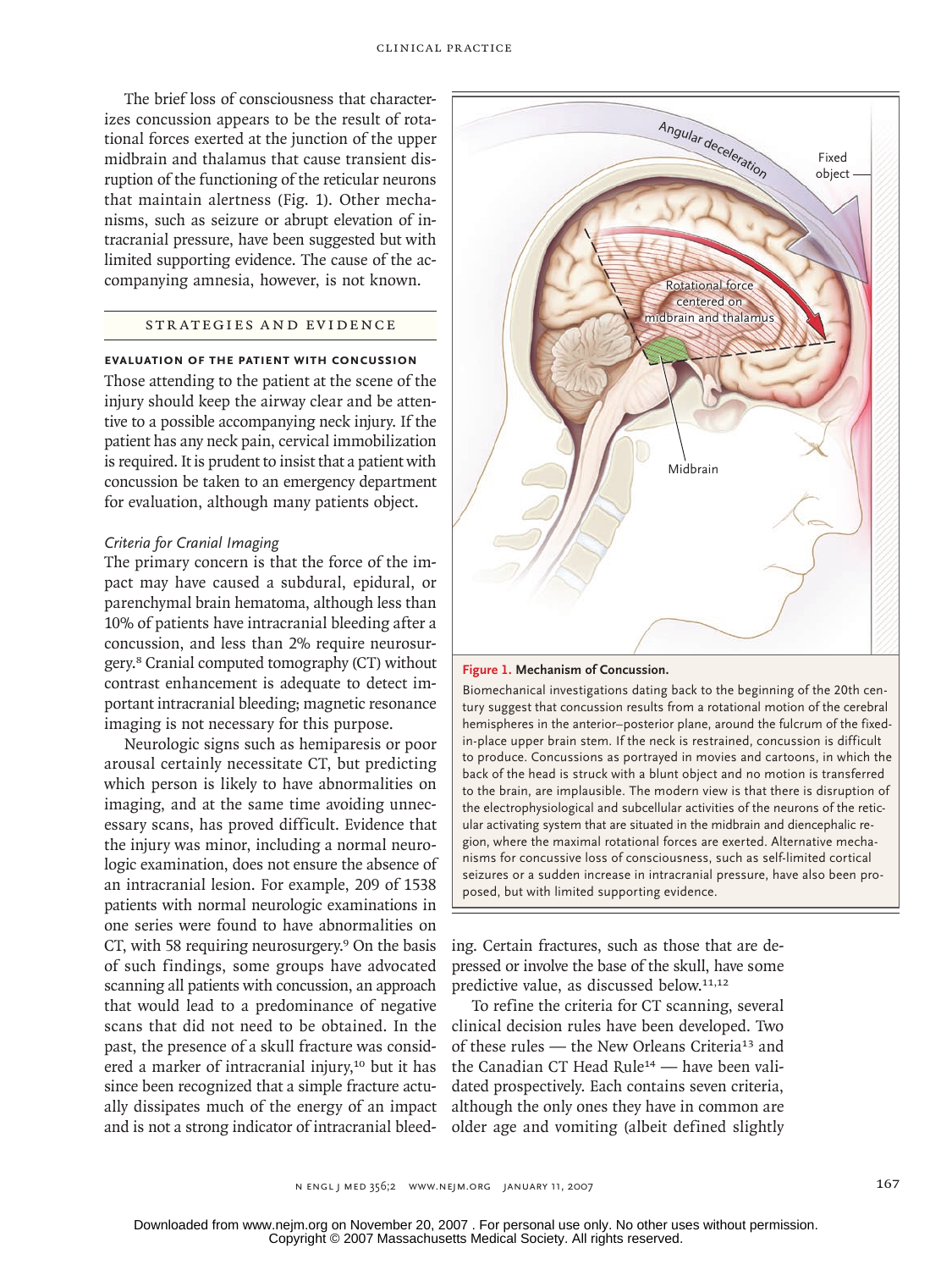differently) (Table 1). In two large prospective studies of minor head injury,<sup>15,16</sup> the presence of any of the clinical features in these rules identified essentially all patients requiring immediate neurosurgical intervention. In one of these studies,<sup>15</sup> the Canadian rule had slightly lower sensitivity than the New Orleans rule for any "important" injury. However, both rules had low specificity, although it was slightly higher for the Canadian rule, whose use was thus projected to result in modest but greater reductions in CT than use of the New Orleans rule (Table 1). Since patients 15 years and younger were excluded from

**Table 1. The New Orleans and Canadian Clinical Decision Rules for CT after Concussion.\***

**New Orleans Criteria† — Glasgow Coma Scale score of 15** Headache Vomiting Age >60 yr Drug or alcohol intoxication Persistent anterograde amnesia (deficits in short-term memory) Evidence of traumatic soft-tissue or bone injury above clavicles Seizure **Canadian CT Head Rule‡ — Glasgow Coma Scale score of 13–15 for patients 16 years and older** High risk of neurosurgical intervention Glasgow Coma Scale score <15 within 2 hr after injury

Suspected open or depressed skull fracture Any sign of basal skull fracture§ Two or more episodes of vomiting Age >65 yr Moderate risk of brain injury detected by CT

Retrograde amnesia for ≥30 min Dangerous mechanism¶

- \* The presence of at least one criterion from the New Orleans Criteria or the Canadian CT Head Rule is considered an indication for a cranial CT scan. A score on the Glasgow Coma Scale of 15 signifies a fully alert and oriented patient, spontaneously conversing and following commands. In the context of concussion, a score of 13 or 14 denotes disorientation or less than full alertness. The Canadian CT Head Rule is adapted from Stiell et al.<sup>14</sup> with the permission of the publisher.
- † The sensitivity and specificity of the New Orleans Criteria are 99% and 5%, respectively, for detecting any lesion or clinically important CT abnormality; the sensitivity and specificity for detecting lesions requiring neurosurgery are 100% and 5%, respectively. Clinically important lesions not requiring immediate surgery include contusions; subarachnoid blood; small subdural, parenchymal, and intraventricular hematomas; and certain skull fractures. Data are from Haydel et al.,<sup>13</sup> Stiell et al.,<sup>14</sup> and Smits et al.<sup>15</sup>
- ‡ The sensitivity and specificity of the Canadian CT Head Rule criteria for detecting clinically important CT lesions are 87% and 39%, respectively; the sensitivity and specificity for detecting lesions requiring neurosurgery are 100% and 38%, respectively. Adapted from Stiell et al.,<sup>14</sup> Smits et al.,<sup>15</sup> and Stiell et al.<sup>16</sup>
- § Signs of basal skull fracture include hemotympanum, raccoon eyes, otorrhea or rhinorrhea, and Battle's sign (mastoid ecchymosis).
- ¶A "dangerous mechanism" refers to a motor vehicle that strikes a pedestrian, ejection from a motor vehicle, or a fall from an elevation of 3 ft (about 1 m) or more or five or more stairs.

one of the original studies<sup>14</sup> and from both validation studies, the applicability of the rules to this age group is uncertain.

It is important to appreciate that no clinically based rule for obtaining a CT scan is likely to be universally accurate. In using these rules, the physician should consider the level of acceptable risk for overlooking any intracranial lesion as opposed to missing lesions that require monitoring or immediate neurosurgical intervention. With these limitations in mind, for patients who are 16 to 65 years old and have no postconcussive symptoms except mild headache, no external signs of injury or basilar skull fracture, and a normal neurologic examination, the frequency of intracranial clots that require neurosurgery is so low (<1%) that it is reasonable to forgo CT scanning. Imaging is routinely recommended for children younger than 16 years, for intoxicated patients in whom the manifestations of cerebral injury are easily obscured, for patients who cannot be dependably observed after discharge, and for patients who take anticoagulants or have other bleeding tendencies.

# *Observation after Concussion*

The duration and setting of monitoring depend in part on the periods of unconsciousness and amnesia and the presence or absence of systemic injuries. Patients with a normal neurologic examination are generally observed for approximately 2 hours and safely discharged to the care of a responsible person.16-18 It is helpful to provide a written instruction sheet with a list of symptoms that should prompt a return to the hospital, such as increasing headache, repeated vomiting, weakness, clumsiness, drowsiness, or fluid from the nose or ear that might represent a leak of cerebrospinal fluid. Headache and irritability are common for a day or more after concussion, particularly in children, and sometimes do not appear for several hours.<sup>19</sup> Whether it is necessary to awaken a patient at night to confirm that he or she can be aroused has not been established; if this is a concern, hospitalization is more reasonable. It is generally recommended that patients not resume normal activity until they are free of headache and dizziness, but there are no data to indicate that an earlier return may be harmful.

New drowsiness, hemiplegia, or aphasia after concussion is cause for concern about the possibility of a delayed subdural or epidural hematoma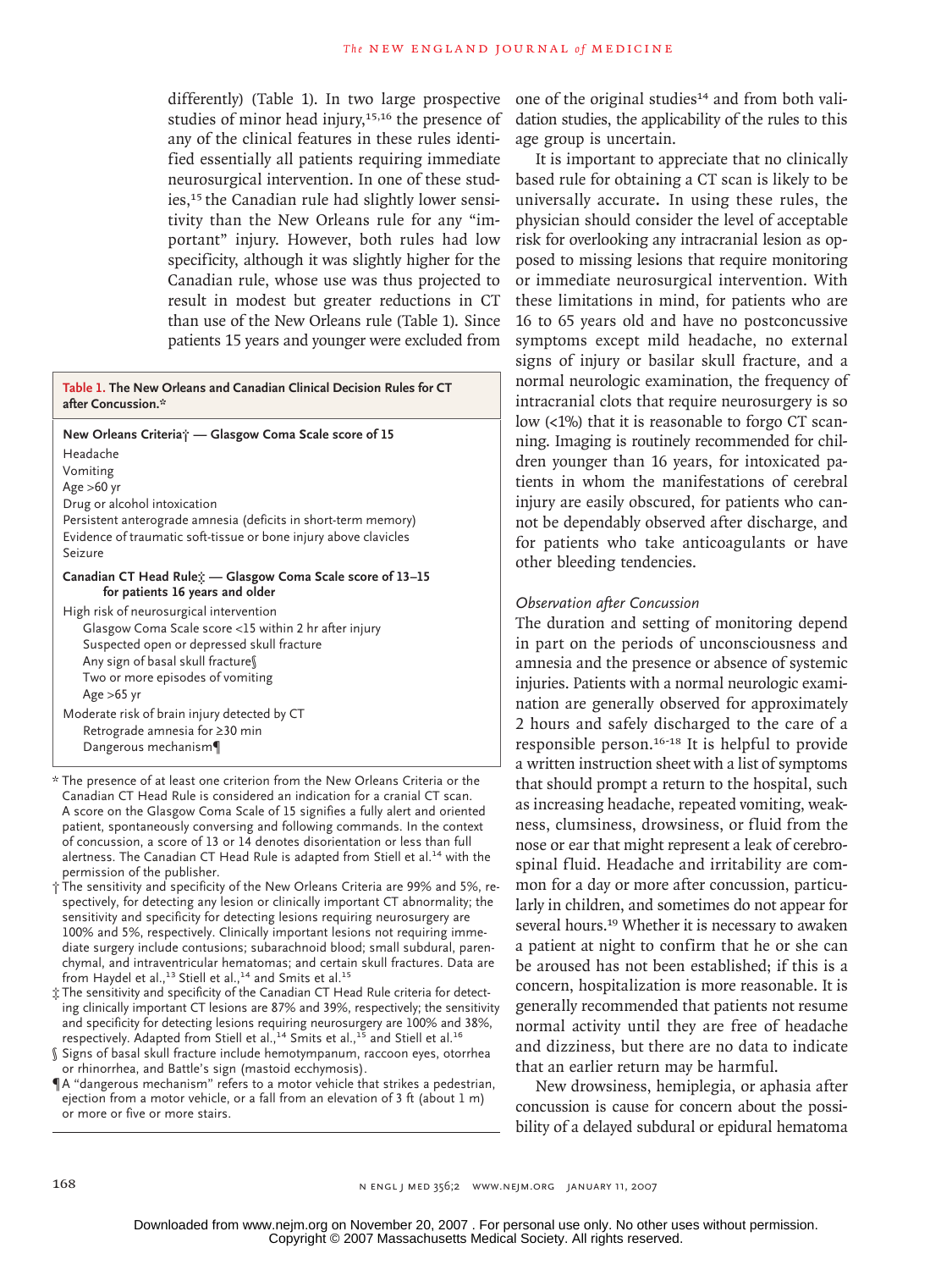and warrants examination and imaging studies. If these focal signs are not due to intracerebral bleeding, the possibility of a stroke from inevident carotid artery dissection should not be overlooked. When imaging studies of the brain and major cervical and cerebral vessels show no abnormalities, a migrainelike phenomenon is presumed to be responsible for focal neurologic features.<sup>20</sup>

Certain CT findings influence the duration of observation and the need for hospitalization. Small surface contusions of the brain or limited amounts of subarachnoid hemorrhage occur in approximately 5% of cases. These injuries usually do not give rise to neurologic problems other than headache, but they indicate that the impact was severe and call for more prolonged observation, generally overnight in the hospital. A fracture through the groove of the middle meningeal artery represents a special risk for epidural hematoma. Follow-up imaging is reasonable for all of these intracranial lesions, although its value and optimal timing have not been studied.

# **Postconcussion Syndrome (Posttraumatic Nervous Instability)**

Postconcussion syndrome consists of a constellation of sometimes disabling symptoms, mainly headache, dizziness, and trouble concentrating, in the days and weeks following concussion (Table 2).<sup>21,22</sup> The frequency and natural history of the disorder are unclear. In case series, incidences of headache and dizziness have been as high as 90% at 1 month and approximately 25% at 1 year or more, and the incidence of memory difficulty has ranged from 4 to 59% at various times.<sup>23</sup> Once established for more than a few weeks, symptoms often persist for months and tend to resist treatment, although they eventually lessen. Unresolved issues of compensation and litigation have been associated with persistent symptoms.<sup>24,25</sup> Countries in which litigation after accidents is infrequent have extremely low rates of postconcussive disability,<sup>26</sup> and the problem is almost unknown in young children. Nonetheless, difficulty concentrating certainly occurs in the absence of these complicating features and can be demonstrated with neuropsychological tests, in some cases for months after concussion.

Anxiety and depression are reported by more than a third of patients with persistent postconcussive symptoms, but it has been difficult to establish whether these traits preceded the inju-

| Table 2. International Classification of Diseases, 10th Revision, Criteria<br>for Postconcussion Syndrome (Code 310-2).    |  |  |  |
|----------------------------------------------------------------------------------------------------------------------------|--|--|--|
| Interval between head trauma with loss of consciousness and development<br>of symptoms, ≤4 wk                              |  |  |  |
| Symptoms in at least three of the following categories:                                                                    |  |  |  |
| Headache, dizziness, fatigue, noise intolerance                                                                            |  |  |  |
| Irritability, depression, anxiety, emotional lability                                                                      |  |  |  |
| Subjective concentration, memory, or intellectual difficulties without<br>neuropsychological evidence of marked impairment |  |  |  |
| Insomnia                                                                                                                   |  |  |  |
| Reduced alcohol tolerance                                                                                                  |  |  |  |
| Preoccupation with above symptoms and fear of brain damage, with<br>hypochondriacal concern and adoption of sick role      |  |  |  |

ry.27,28 Postconcussive symptoms are more common among patients who express a preoccupation with brain damage or who have a marked intensification of symptoms after mental or physical effort.

Imbalance and disequilibrium reflect vestibular damage ("vestibular concussion").29 Affected patients have vertigo or experience motion of the environment while walking or driving. The vestibular damage is evident in an abnormal vestibulo-ocular reflex, which is tested by rapidly turning the patient's head several degrees to one side while the patient focuses on a fixed point and observing the patient for a slippage of fixation.

Data from controlled trials are lacking to guide treatment of the postconcussion syndrome. However, reassurance and education about the effects of concussion in an early single encounter have been shown to reduce the incidence and duration of symptoms at 6 months.30 Clinical experience suggests a benefit from the use of mild analgesics for headache, avoidance of narcotics, and the use of meclizine, promethazine (Phenergan), and vestibular exercises for dizziness, although these treatments have not been carefully studied in the postconcussion syndrome. Antidepressants are used in practice for patients with protracted symptoms of worry, sleeplessness, poor concentration, and daily headache, but data on the effectiveness of antidepressants in these cases are also limited; one small study has failed to demonstrate a benefit of antidepressants for headache after head injury.31 In patients with a history of migraine, concussion may trigger prolonged headaches. Clinical experience supports using therapies for spontaneously occurring migraine (triptans, anticonvulsants, calcium-channel or beta-adrenergic blockers, or corticosteroids).<sup>32</sup>

n engl j med 356;2 www.nejm.org january 11, 2007 169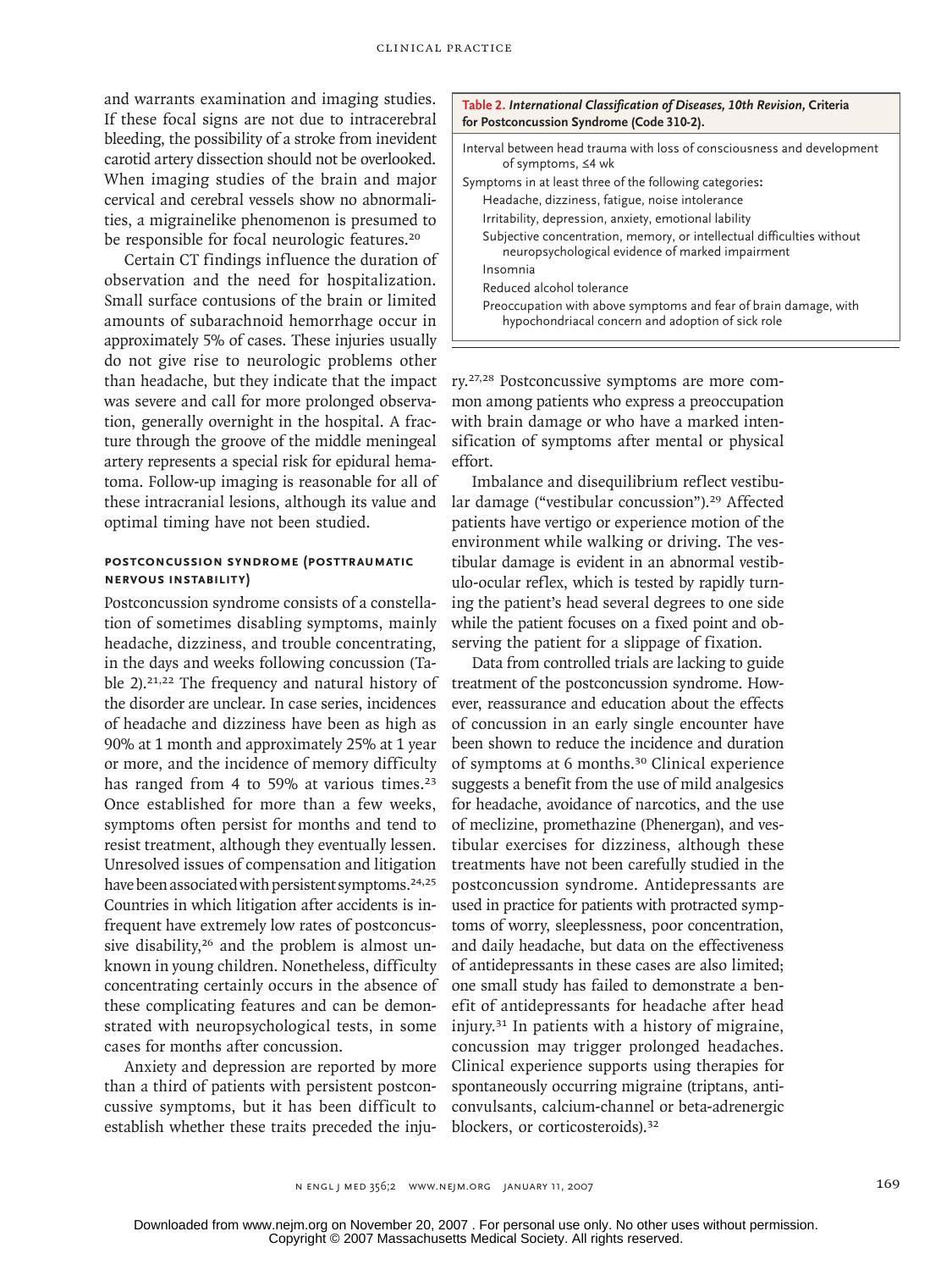## **Concussion during Athletics**

Athletes who have had a concussion have a slightly higher incidence of subsequent concussions during the same playing season.<sup>33</sup> Extensive testing of several hundred amateur and professional athletes after a single concussion has demonstrated a return to baseline cognitive and motor performance within several weeks.<sup>34,35</sup> Several studies of collegiate rugby and soccer players have shown decreased scores on selected neuropsychological tests in proportion to the number of selfreported head injuries,<sup>36</sup> but other studies, including a recent one of Australian football players,<sup>37</sup> indicate no such association. The occurrence of cognitive decline after repeated concussion has been more clearly demonstrated in boxers who have sustained multiple knockouts. There has also been concern that a second impact within a short period could lead to catastrophic neurologic damage. This largely unfounded concern is based on rare and mostly disputed cases in which a second mild head injury in children caused massive cerebral edema.38,39

There are scant data to guide decisions about the timing of a return to sports after concussion.40-42 Evaluation at the sidelines generally includes tests of mental function and coordination and provocation of symptoms such as headache, dizziness, or unsteadiness with exertion (Table 3). Recommendations are generally conservative, reflecting concern about an increased risk of a second concussion.

### AREAS OF UNCERTAINTY

The cerebral lesions associated with severe traumatic brain injury certainly cause cognitive and personality changes, but the effects of concussion are less clear.<sup>43</sup> A recent concern has been the possibility of persistent cognitive decline as a result of single or repeated concussions, even from nonconcussive "heading" of the ball in soccer, termed "microtrauma" or "subconcussive" injury. The magnitude of the risk of microtrauma, in particular, if it exists, has been difficult to ascertain because few studies include measures of performance before the injury and control groups have been of uncertain comparability. Better-designed studies have not demonstrated a loss of intellectual function. The appropriate duration of abstinence from sports after concussion has not been determined. In addition, the causes and optimal management of postconcussive symptoms remain unclear.

#### **GUIDELINES**

The American Academy of Neurology,<sup>44</sup> the Canadian Academy of Sport Medicine,<sup>45</sup> and several

| Table 3. Guidelines for the Management of Sport-Related Concussion.*                                                              |                                                                                                                                                                                                                                                                                                                                                                      |                                                                                                                                                          |  |
|-----------------------------------------------------------------------------------------------------------------------------------|----------------------------------------------------------------------------------------------------------------------------------------------------------------------------------------------------------------------------------------------------------------------------------------------------------------------------------------------------------------------|----------------------------------------------------------------------------------------------------------------------------------------------------------|--|
| <b>Symptoms</b>                                                                                                                   | <b>First Concussion</b>                                                                                                                                                                                                                                                                                                                                              | <b>Second Concussion</b>                                                                                                                                 |  |
| Grade 1: no loss of con-<br>sciousness, transient<br>confusion, resolution<br>of symptoms and mental<br>abnormalities in <15 min+ | Remove from play<br>Examine at 5-min intervals<br>May return to play if symptoms disappear and results<br>of mental-function examination return to normal<br>within 15 min                                                                                                                                                                                           | Allow return to play after 1 wk<br>if there are no symptoms<br>at rest or with exertion                                                                  |  |
| Grade 2: as above, but with<br>mental symptoms for<br>$>15$ min                                                                   | Remove from play and disallow play for rest of day<br>Examine for signs of intracranial lesion at sidelines and<br>obtain further examination by a trained person on<br>same day<br>Allow return to play after 1 wk if neurologic examination<br>is normal                                                                                                           | Allow return to play after 2-wk<br>period of no symptoms at<br>rest or with exertion<br>Remove from play for season<br>if imaging shows abnor-<br>mality |  |
| Grade 3: any loss<br>of consciousness                                                                                             | Perform thorough neurologic examination in hospital<br>and obtain imaging studies when indicated<br>Assess neurologic status daily until postconcussive<br>symptoms resolve or stabilize<br>Remove from play for 1 wk if loss of consciousness lasts<br>seconds; for 2 wk if it lasts minutes; must be asymp-<br>tomatic at rest and with exertion to return to play | Withhold from play until<br>symptoms have been ab-<br>sent for at least 1 mo                                                                             |  |

\* These guidelines reflect consensus opinion, are not evidence-based, and are under revision. Adapted from the American Academy of Neurology guidelines. 44

† Testing includes orientation, repetition of digit strings, recall of word list at 0 and 5 minutes, recall of recent game events, recall of current events, pupillary symmetry, finger-to-nose and tandem-gait tests, Romberg's test, and provocative testing for symptoms with a 4-yd (3.5-m) sprint, five push-ups, five sit-ups, and five knee bends.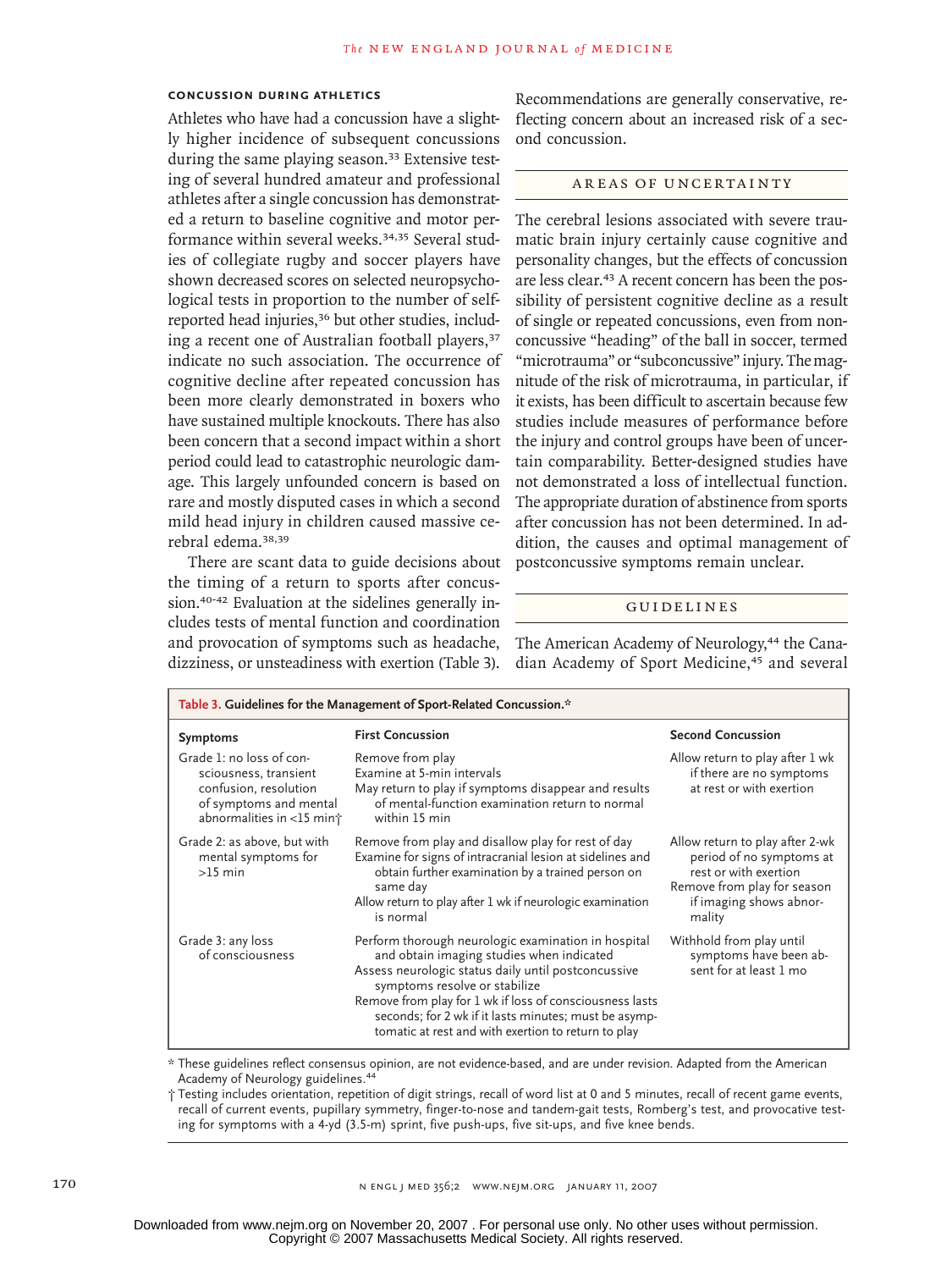international symposiums<sup>41</sup> have developed recommendations for the evaluation and management of concussion in athletes. These guidelines reflect expert opinion in the absence of data, and there is no consensus on which set of guidelines or grading system is most appropriate. The recommendations of the American Academy of Neurology (Table 3) are under revision but do provide one approach to making sideline decisions.

# SUMMARY AND RECOMMENDATIONS

The patient in the vignette had a concussion complicated by an impact-related seizure but had a normal neurologic examination. Because she was over the age of 60 and had facial and scalp bruises, as well as prolonged retrograde amnesia, it would be prudent to obtain a cranial CT scan, according the New Orleans and Canadian rules. With a normal examination and scan, she could be safely discharged to the care of a trusted person who was given written instructions to check on the patient several times over the next 24 hours and to return if drowsiness, vomiting, confusion, weakness, or increased headache occurs. There is no indication for an anticonvulsant, but non-narcotic analgesics may be given. The common sequelae of concussion should be reviewed with the patient, including the possibility that headache, dizziness, and mild difficulty concentrating may persist for days or weeks. A temporary leave from work or change to less taxing assignments may be appropriate, and if there is litigation, its prompt resolution should be encouraged. In the absence of controlled trials to guide postconcussion management, it is reasonable to treat persistent headaches and dizziness with medications and nonpharmacologic strategies commonly used for these symptoms. If impaired concentration persists for several weeks, neuropsychological testing should be considered to document and monitor the deficit.

No potential conflict of interest relevant to this article was reported.



*A video showing the head movement causing concussion is available with the full text of this article at www. nejm.org.*

#### **References**

Bazarian JJ, McClung J, Shah MN, **1.** Cheng YT, Flesher W, Kraus J. Mild traumatic brain injury in the United States, 1998-2000. Brain Inj 2005;19:85-91.

Burton HL. Discussion on minor head **2.** injury. Proc R Soc Med 1931;24:1405-8.

Fisher CM. Concussion amnesia. Neu-**3.** rology 1966;16:826-30.

Quigley TB. The care and feeding of **4.** injured athletes and coaches. Med Times 1959;87:1241-5.

McCrea M, Kelly JP, Randolph C, Cisler **5.** R, Berger L. Immediate neurocognitive effects of concussion. Neurosurgery 2002;50: 1032-40.

Perron AD, Brady WJ, Huff JS. Concus-**6.** sive convulsions: emergency department assessment and management of a frequently misunderstood entity. Acad Emerg Med 2001;8:296-8.

McCrory PR, Berkovic SF. Concussive **7.** convulsions: incidence in sport and treatment recommendations. Sports Med 1998; 25:131-6.

Ibanez J, Arikan F, Pedraza S, et al. **8.** Reliability of clinical guidelines in the detection of patients at risk following mild head injury: results of a prospective study. J Neurosurg 2004;100:825-34.

Stein SC, Ross SE. Mild head injury: **9.**

a plea for routine early CT scanning. J Trauma 1992;33:11-3.

10. Jennett B. Head trauma. In: Asbury AK, McKhann GM, McDonald WI, eds. Diseases of the nervous system: clinical neurobiology. 2nd ed. Philadelphia: W.B. Saunders, 1992:1229-37.

11. Lloyd DA, Carty H, Patterson M, Butcher CK, Roe D. Predictive value of skull radiography for intracranial injury in children with blunt head injury. Lancet 1997;349:821-4.

12. Hofman PA, Nelemans P, Kemerink GJ, Wilmink JT. Value of radiological diagnosis of skull fracture in the management of mild head injury: meta-analysis. J Neurol Neurosurg Psychiatry 2000;68:416- 22.

13. Haydel MJ, Preston CA, Mills TJ, Luber S, Blaudeau E, DeBlieux PM. Indications for computed tomography in patients with minor head injury. N Engl J Med 2000;343: 100-5.

14. Stiell IG, Wells GA, Vandemheen K, et al. The Canadian CT Head Rule for patients with minor head injury. Lancet 2001; 357:1391-6.

15. Smits M, Dippel DW, de Haan GG, et al. External validation of the Canadian CT Head Rule and the New Orleans Criteria

for CT scanning in patients with minor head injury. JAMA 2005;294:1519-25.

16. Stiell IG, Clement CM, Rowe BH, et al. Comparison of the Canadian CT Head Rule and the New Orleans Criteria in patients with minor head injury. JAMA 2005; 294:1511-8.

Blostein P, Jones SJ. Identification and **17.** evaluation of patients with mild traumatic brain injury: results of a national survey of level I trauma centers. J Trauma 2003;55: 450-3.

18. Servadei F, Teasdale G, Merry G. Defining acute mild head injury in adults: a proposal based on prognostic factors, diagnosis, and management. J Neurotrauma 2001;18:657-64.

Asplund CA, McKeag DB, Olsen CH. **19.** Sport-related concussion: factors associated with prolonged return to play. Clin J Sport Med 2004;14:339-43.

20. Sakas DE, Whitwell HL. Neurological episodes after minor head injury and trigeminovascular activation. Med Hypotheses 1997;48:431-5.

21. Ryan LM, Warden DL. Post concussion syndrome. Int Rev Psychiatry 2003;15: 310-6.

**22.** De Kruijk JR, Leffers P, Menheere PP, Meerhoff S, Rutten J, Twijnstra A. Predic-

n engl j med 356;2 www.nejm.org january 11, 2007 171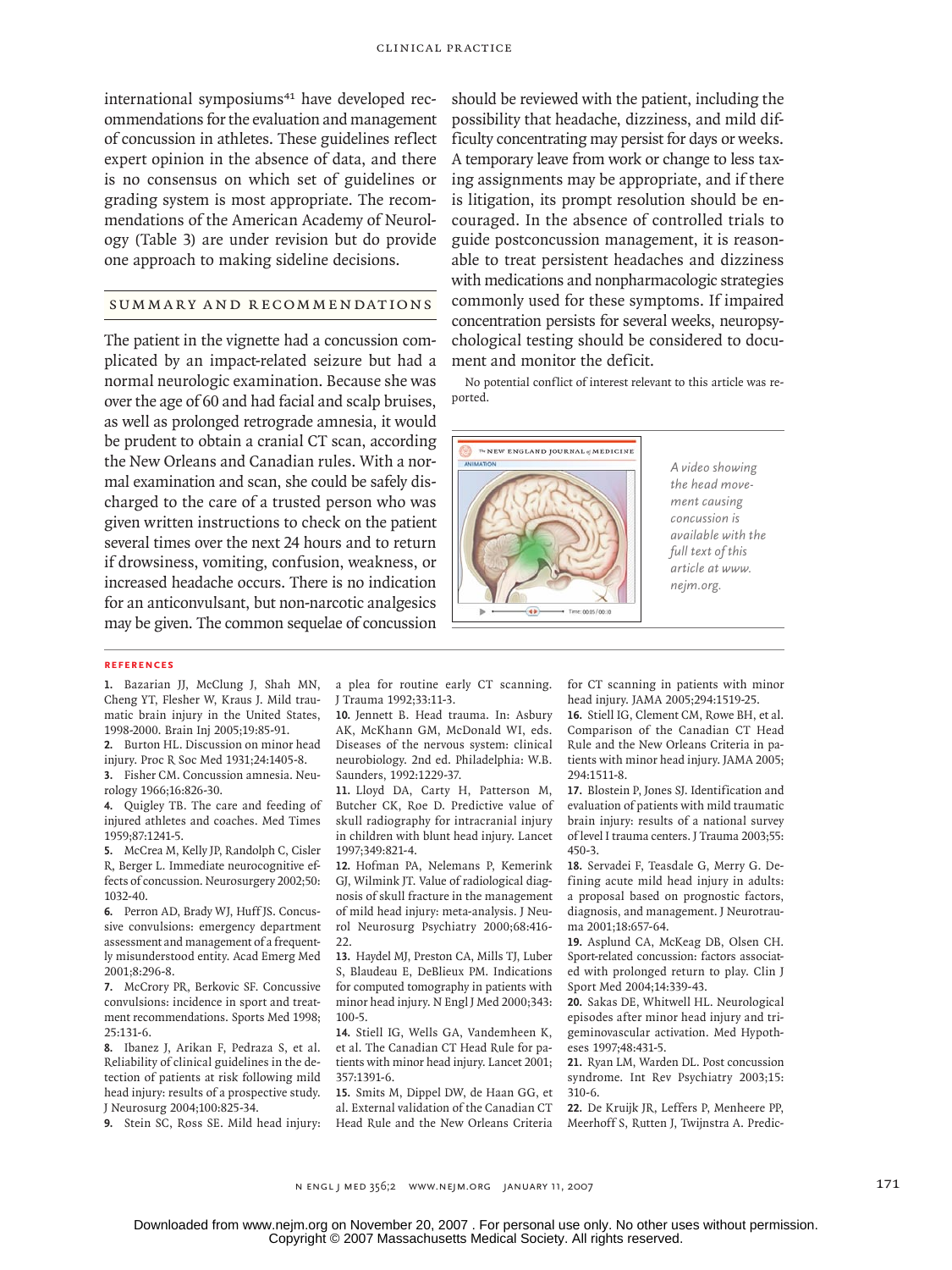tion of post-traumatic complaints after mild traumatic brain injury: early symptoms and biochemical markers. J Neurol Neurosurg Psychiatry 2002;73:727-32.

Evans RW. The post-concussion syn-**23.** drome. In: Evans RW, Baskin DS, Yatsu FM, eds. Prognosis of neurological disorders. New York: Oxford University Press, 1992:97-107.

24. Mickeviciene D, Schrader H, Obelieniene D, et al. A controlled prospective inception cohort study on the post-concussion syndrome outside the medicolegal context. Eur J Neurol 2004;11:411-9.

25. Binder LM, Rohling ML. Money matters: a meta-analytic review of the effects of financial incentives on recovery after closed-head injury. Am J Psychiatry 1996; 153:7-10.

26. Mickevičiene D, Schrader H, Nestvold K, et al. A controlled historical cohort study on the post-concussion syndrome. Eur J Neurol 2002;9:581-7.

27. McAllister TW, Arciniegas D. Evaluation and treatment of postconcussive symptoms. NeuroRehabilitation 2002;17: 265-83.

28. Mooney G, Speed J, Sheppard S. Factors related to recovery after mild traumatic brain injury. Brain Inj 2005;19:975-87. Ernst A, Basta D, Seidl RO, Todt I, **29.** Scherer H, Clarke A. Management of posttraumatic vertigo. Otolaryngol Head Neck Surg 2005;132:554-8.

30. Mittenberg W, Canyock EM, Condit D, Patton C. Treatment of post-concussion syndrome following mild head injury. J Clin Exp Neuropsychol 2001;23:829-36. 31. Saran A. Antidepressants not effective in headache associated with minor closed head injury. Int J Psychiatry Med 1988;18: 75-83.

32. Goadsby PJ. Recent advances in the diagnosis and management of migraine. BMJ 2006;332:25-9.

33. Guskiewicz KM, McCrea M, Marshall SW, et al. Cumulative effects associated with recurrent concussion in collegiate football players: the NCAA Concussion Study. JAMA 2003;290:2549-55.

34. McCrea M, Guskiewicz KM, Marshall SW, et al. Acute effects and recovery time following concussion in collegiate football players: The NCAA Concussion Study. JAMA 2003;290:2556-63.

Pellman EJ, Lovell MR, Viano DC, **35.** Casson IR. Concussion in professional football: recovery of NFL and high school athletes assessed by computerized neuropsychological testing — part 12. Neurosurgery 2006;58:263-74.

36. Rutherford A, Stephens R, Potter D, Fernie G. Neuropsychological impairment as a consequence of football (soccer) play and football heading: preliminary analyses and report on university footballers. J Clin Exp Neuropsychol 2005;27:299-319.

37. Collie A, McCrory P, Makdissi M.

Does history of concussion affect current cognitive status? Br J Sports Med 2006;40: 550-1.

Snoek JW, Minderhoud JM, Wilmink **38.** JT. Delayed deterioration following mild head injury in children. Brain 1984;107: 15-36.

McCrory PR, Berkovic SF. Second im-**39.** pact syndrome. Neurology 1998;50:677-83. 40. Sturmi JE, Smith C, Lombardo JA. Mild brain trauma in sports: diagnosis and treatment guidelines. Sports Med 1998;25:351-8.

41. McCrory P, Johnston K, Meeuwisse W, et al. Summary and agreement statement of the 2nd International Conference on Concussion in Sport, Prague 2004. Br J Sports Med 2005;39:196-204.

42. Bailes JE, Cantu RC. Head injury in athletes. Neurosurgery 2001;48:26-45.

43. Povlishock JT. An overview of brain injury models. In: Narayan RK, Wilberger JE Jr, Povlishock JT, eds. Neurotrauma. New York: McGraw-Hill, 1995:1325-36.

44. Practice parameter: the management of concussion in sports (summary statement) — report of the Quality Standards Subcommittee. Neurology 1997;48:581-5. Guidelines for assessment and man-**45.** agement of sport-related concussion: Canadian Academy of Sport Medicine Concussion Committee. Clin J Sport Med 2000;10:209-11.

*Copyright © 2007 Massachusetts Medical Society.*

#### **collections of articles on the** *journal***'s web site**

The *Journal*'s Web site (**www.nejm.org**) sorts published articles into more than 50 distinct clinical collections, which can be used as convenient entry points to clinical content. In each collection, articles are cited in reverse chronologic order, with the most recent first.